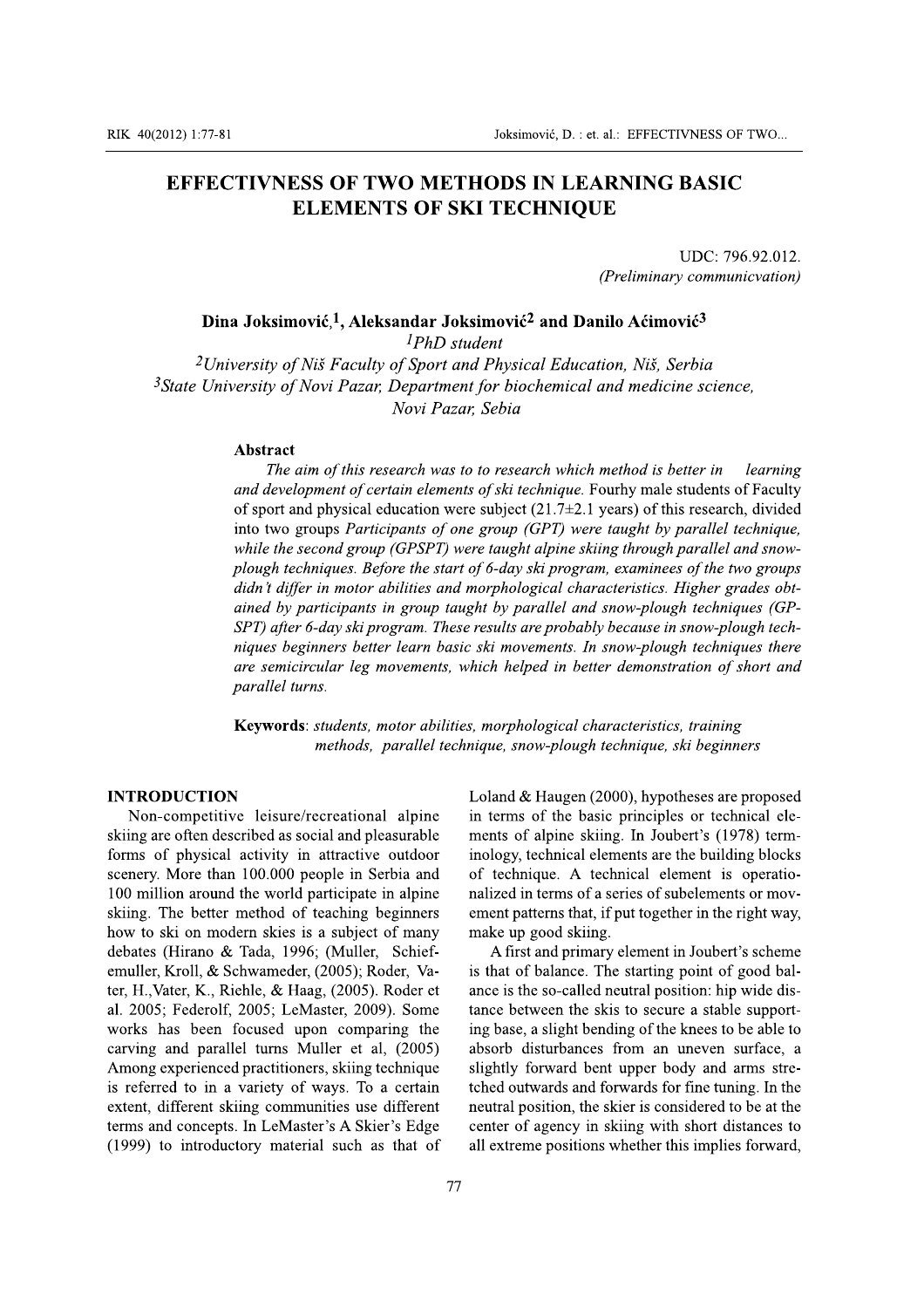backwards, sidewise, upwards or downwards movement.

Alpine skiing is about the efficient control of speed and direction. Such control is achieved in several ways. In the practice communities, references are made to "skidding" (which in most contexts is considered an expression of problematic or bad technique), to "cutting" or "carving" turns, "getting a grip" on the snow (LeMaster, 1999), or as Joubert (1978) expresses it, to finding support on the surface.

In learning situations with novice skiers, finding support can be explored with a series of practical exercises. A skier skids down an icy slope, hits a mogul and stops. The support from the surface is direct and concrete, the control over speed is immediate. Alternatively, skiers skid down a slope with the skis turned across the fall line and are challenged to find support from the surface by using ski edges. Usually, the result is skidding (Loland, 2009).

To the unskilled skier, moments of instability are experienced as threats of falling. To the expert, moving in and out of balance is done in controlled, playful manners.

The carving turn, in which the front and the back of the ski follow the same line on the surface with a minimum of skidding, is the technical ideal. The ski moves only forward, and not sideways and with a minimum of energy dissipation. A completely clean carving turn is an ideal. Stable carving requires a constant adaptation and variation of movement (Loland, 2009).

Thus, the aim of this research was to to research which method is better in learning and development of certain elements of ski technique.

#### **METHODS**

Fourhy male students of Faculty of sport and physical education were subject  $(21.7\pm2.1)$ years) of this research, divided into two groups. There were no differences between groups in morphological characteristics and motor abilities. Subjects were of the beginners level. Participants of one group (GPT) were taught by parallel technique, while the second group (GPSPT) were taught alpine skiing through parallel and snowplough techniques. Ski knowledge was tested by demonstration of three ski technique elements (uphill turn, short turn and parallel turn) by three indipendent judges, who did not know from which learning group the subject comes. The research was performed during a 6-day program during the practical classis on skiing at mountain Kopaonik, Serbia. Ski time was about 3 hours total time at the ski tracks "Krst", "Karamen-greben" and "Malo jezero". These tracks are classified as an beginner and intermediate tracks. Subjects skied on groomed ski terrain. Skies were standardized according to body size and consisted of 150 cm or 160 cm recreational slalom skis.

#### **RESULTS AND DISCUSION**

Before the start of 6-day ski program, examinees of the two groups didn't differ in motor abilities and morphological characteristics. On their achievement in learning alpine ski technique were influenced by only one of two methods of teaching certain elements of ski technique.

Examinees of the two groups differed significantly in the grades (Table 4.) obtained for the two of three elements: Short turn 4.10 vs. 3.50 0.0241; Parallel turn 3.95 vs. 3.20 p = 0.011305; Uphill turn 3.35 vs. 3.30 p=0.873118. Higher grades were achieved by examinees whose method of learning is included elements of parallel and snowplough techniques.

This basic turn can be done with or without poles at the start. By leaning over on to one ski while moving in the snow plough position, the weighted ski will turn. The weight is then transferred to the other ski to turn in the opposite direction. It should be emphasized that the weight remains on the outside ski until the next turn; the skier gets a feel of continually weighting the downhill ski. Different instructors use different verbs to describe the snow plough steering action, but the instruction and demonstration must be as simple as possible.

Higher grades obtained by participants in group taught by parallel and snow-plough techniques (GPSPT) after 6-day ski program. These results are probably because in snow-plough techniques beginners better learn basic ski movements. In snow-plough techniques there are semicircular leg movements, which helped in better demonstration of short and parallel turns. The desire to more quickly convey the knowledge of alpine skiing by ommiting the snow plough technique in the end onlydeprives beginning alpine skiers of experience needed during more advanced phases of learning (Cigrovski et al, 2010). This information can help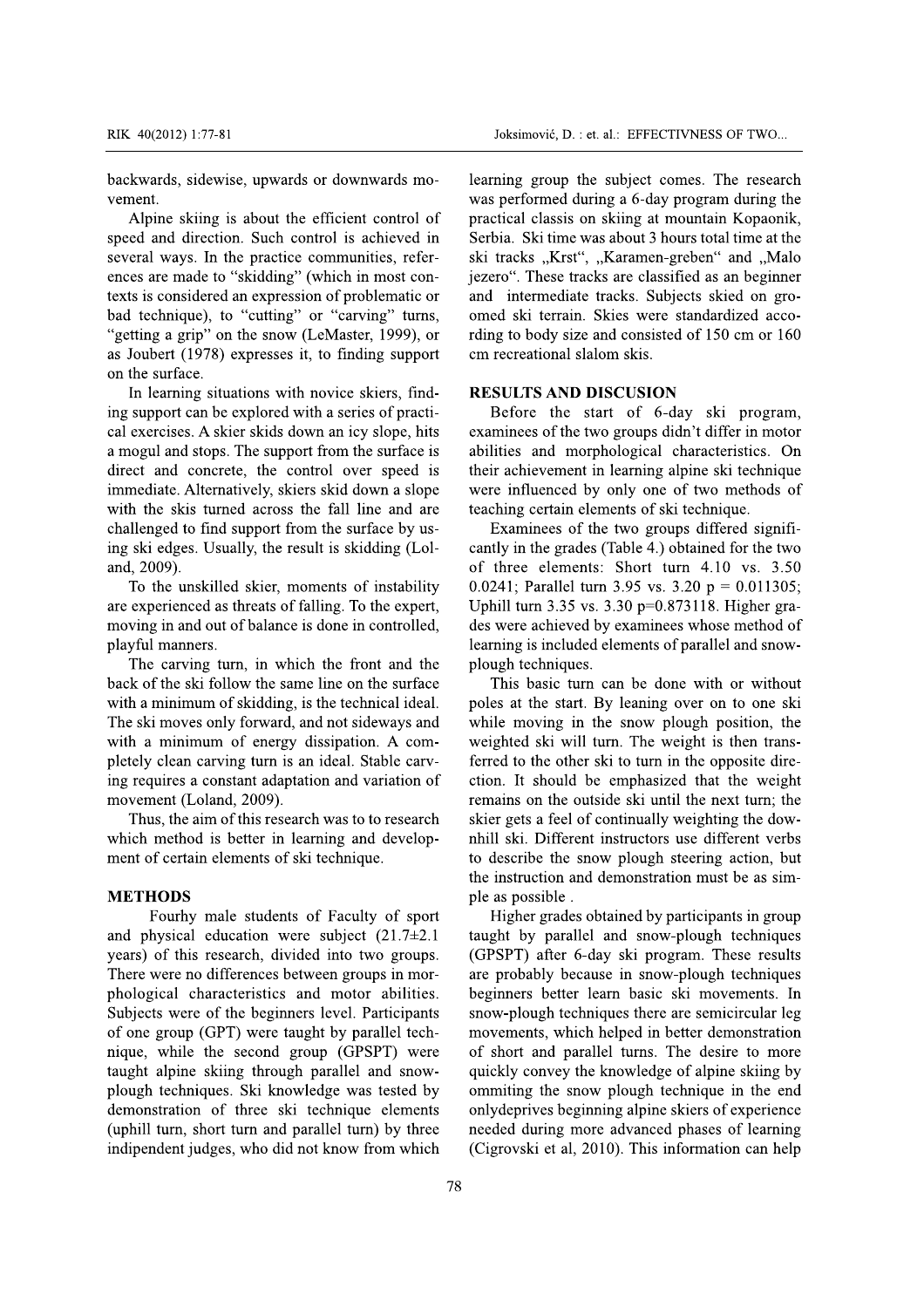| Table & figure 1. Group taught by paralleltechnique |                                 |  |
|-----------------------------------------------------|---------------------------------|--|
|                                                     | after 6-day ski program - (GPT) |  |

|               | N  | Mean | Min  | Max  | SD   |
|---------------|----|------|------|------|------|
| Short turn    | 20 | 3.50 | 2.00 | 5.00 | 0.83 |
| Parallel turn | 20 | 3.20 | 2.00 | 5.00 | 1.06 |
| Uphill turn   | 20 | 3.30 | 2.00 | 5.00 | 1 03 |



Table & figure 2. Group taught by parallel and snow-plough techniques after 6-day ski program - (GPSPT)

|               | N  | Mean | Min  | Max  | SD.  |
|---------------|----|------|------|------|------|
| Short turn    | 20 | 4.10 | 3.00 | 5.00 | 0.79 |
| Parallel turn | 20 | 3.95 | 3.00 | 5.00 | 0.69 |
| Uphill turn   | 20 | 3.35 | 2.00 | 5.00 | 0.93 |



Table 3. Multivariate differences between two groups in knowledge after 6-day ski program

| Wilk       |                      | $\neg$ ffect | Error |  |
|------------|----------------------|--------------|-------|--|
| 1040<br>×ю | $\sqrt{2}$<br>טדיד נ | $\checkmark$ | 36    |  |

Table 4. Univariate d ifferences between two groups in knowledge after 6-day ski program

|               | GPT  |      | <b>GPSPT</b> |      | F     |       |
|---------------|------|------|--------------|------|-------|-------|
|               | Mean | SD   | Mean         | SD   |       | p     |
| Short turn    | 3.50 | 0.83 | 4.10         | 0.79 | 5.516 | 0.024 |
| Parallel turn | 3.20 | 1.06 | 3.95         | 0.69 | 7.089 | 0.011 |
| Uphill turn   | 3.30 | .03  | 3.35         | 0.93 | 0.025 | 0.873 |

the ski instructor and give direction that it is more efficient to initially use both parallel and snow plough technique in the process of teaching alpine ski beginners how to ski.

#### **CONCLUSIONS**

Before the start of 6-day ski program, examinees of the two groups didn't differ in motor abilities and morphological characteristics

Examinees of the two groups differed significantly in the grades obtained for the two of three elements

Higher grades obtained by participants in group taught by parallel and snow-plough techniques (GPSPT) after 6-day ski program.

This information can help the ski instructor and give direction that it is more efficient to initially use both parallel and snow plough technique in the process of teaching alpine ski beginners how to ski.

## **REFERENCES**

- Cigrovski, V., Matković, B. & Kasović, M. (2010). How to make alpine ski learning process more efficient. In proceedings of the  $5<sup>th</sup>$  International Congress on Science and Skiing.
- Federolf, P.A. (2005). Finite Element Simulation of a Carving Snow Ski. PhD thesis, Zurich: Swiss Federal Institute of Technology Zurich.
- Hadžić R., Radosav, S. & Joksimović, A. (2009). Takmičarska forma alpskih skijaša u dečijem uzrastu [Competitive form of alpine skiers in childhood. In Serbian.] Sportekspert, 2 (2), 33-34.
- Hirano, Y. & Tada, N. (1996). Numerical simulation of a turning alpine ski during recreational skiing. Medicine & Science in Sports & Exercise, 28, 1209-1213.
- Joksimović, A. (2008). Bending tecnique in alpine skiing. Fizička kultura (Skopje), (2), 129-131.
- Joksimović, A. (2009). Instructions and recommendations in learning ski carving tehnique. Sport & Science, 1, 189-192.
- Joksimović, A., Rakočević, T. & Joksimović, S. (2009). Mechanical influence that carving equipment has on skiing techniques. Fizička kultura (Skopje), (1), 186-188.
- Joksimović, D., Joksimović, A. & Stanković, D. (2010). Uloga psiholoških faktora u procesu obuke skijaških zavoja kod početnika [The role of psychological factors in the process of training the beginner ski bends. In Serbian.] In: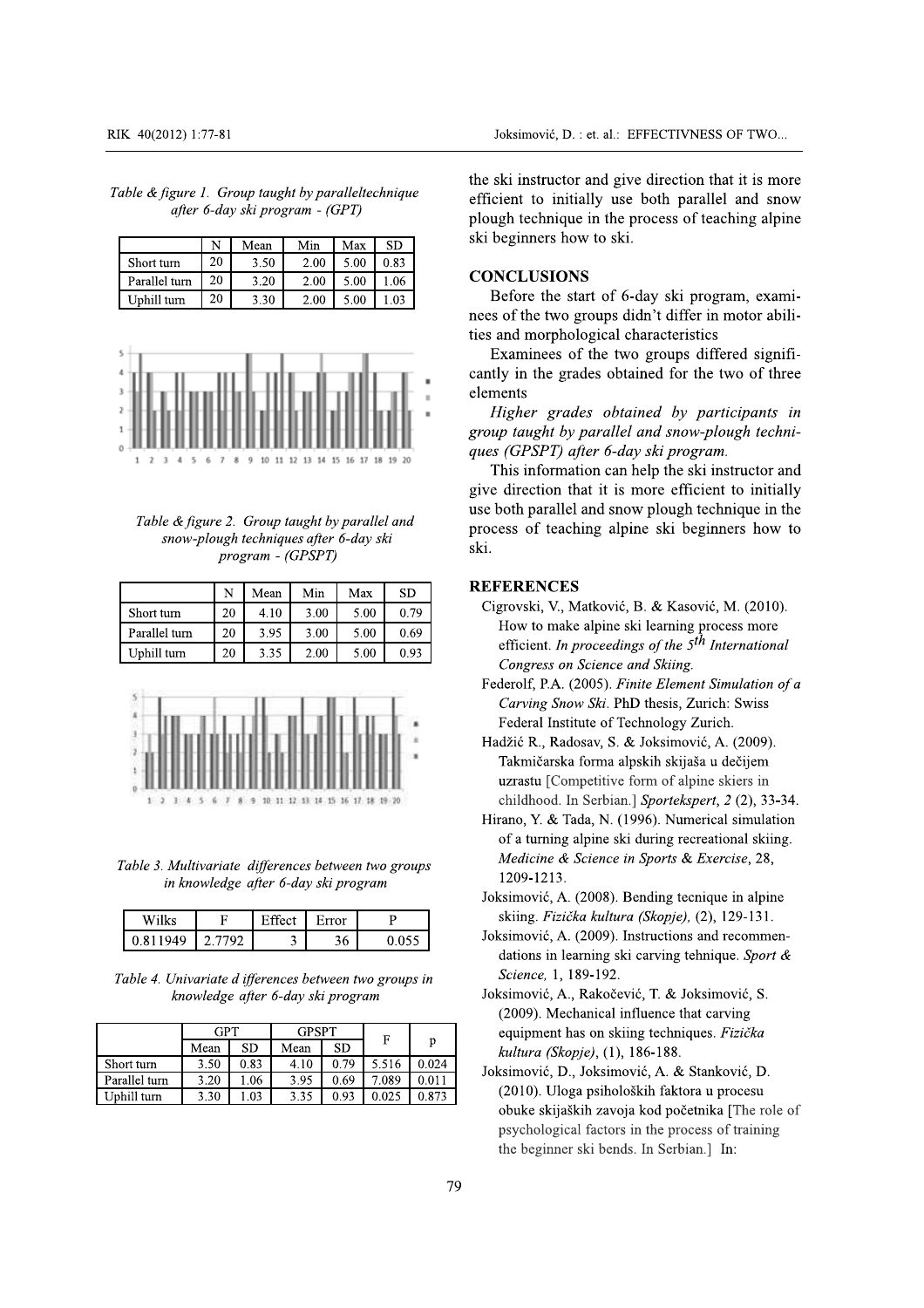Joksimović, D. : et. al.: EFFECTIVNESS OF TWO...

Stanković, R. (Ed.), XIV International Scientific Conference FIS communications (pp. 678-685). Niš. Faculty of Physical Education.

- Joubert, G. (1978). Skiing An Art, a Technique. Boulder: Poudre Press.
- LeMaster, R. (1999). The Skier's Edge. Champaign: Human Kinetics.
- LeMaster, R. (2009). Applications of physics education research to skiing pedagogy for coaches and instructors. In: Muller, E., Lindinger, S. & Stoggl, T. (eds.) Science and skiing IV (pp. 347-356). Oxford: Meyer & Meyer Sport (UK) Ltd.
- Loland, S. & Haugen, P. (2000). Alpin skiteknikk. Oslo, Norges idrettshøgskole.
- Loland, S. (2009). Alpine skiing technique practical knowledge and scientific analysis. In: Muller, E., Lindinger, S. & Stoggl, T. (eds.) Science and skiing IV (347-356). Oxford: Meyer & Meyer Sport (UK) Ltd.
- Muller, E., Schiefemuller, C., Kroll, J. & Schwameder, H. (2005). Skiing with carving skis - what is knew? In: Muller, E., Bacharach, D., Klika, R., Lindiger, S. & Schwameder, H. (eds.)

Science and skiing II (15-23). Oxford: Meyer & Meyer Sport (UK) Ltd.

- Roder, Y., Vater, H., Vater, K., Riehle, H. & Haag, H. (2005). Physiological aspects of alpine skiing with differently shaped skis. In: Muller, E., Bacharach, D., Klika, R., Lindiger, S. & Schwameder, H. (eds.) Science and skiing III  $(166-171)$ . Oxford: Meyer & Meyer Sport (UK) Ltd.
- Stojanović, T., Joksimović, A. & Aceski, A. (2007). Komparacija različitih modela za učenje paralelnog zavoja u alpskom skijanju [Comparison of different models for learning parallel turns in alpine skiing. In Serbnian.] Glasnik Antropološkog društva Srbije, 42, 285-298.

Correspondence: Aleksandar Joksimoviæ University of Niš Faculty of Sport and Physical Education Earnojeviæeva 10A, 18000 Niš, Serbia E-mail: aleksandarjoksimovic@yahoo.com